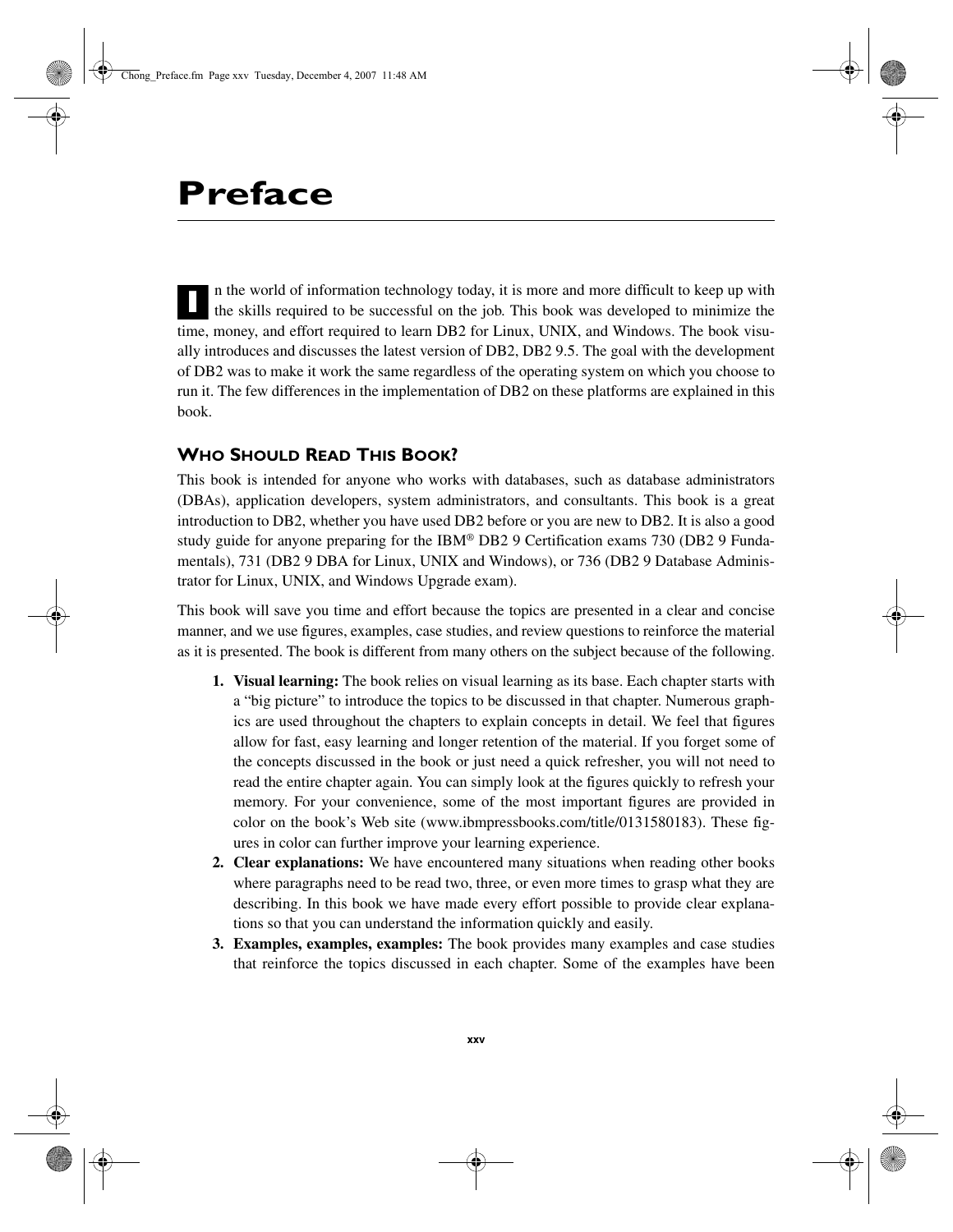taken from real life experiences that the authors have had while working with DB2 customers.

**4. Sample exam questions:** All chapters end with review questions that are similar to the questions on the DB2 Certification exams. These questions are intended to ensure that you understand the concepts discussed in each chapter before proceeding, and as a study guide for the IBM Certification exams. Appendix A contains the answers with explanations.

## **GETTING STARTED**

If you are new to DB2 and would like to get the most out of this book, we suggest you start reading from the beginning and continue with the chapters in order. If you are new to DB2 but are in a hurry to get a quick understanding of DB2, you can jump to Chapter 2, DB2 at a Glance: The Big Picture. Reading this chapter will introduce you to the main concepts of DB2. You can then go to other chapters to read for further details.

If you would like to follow the examples provided with the book, you need to install DB2. Chapter 3, Installing DB2, gives you the details to handle this task.

#### **A Word of Advice**

In this book we use figures extensively to introduce and examine DB2 concepts. While some of the figures may look complex, don't be overwhelmed by first impressions! The text that accompanies them explains the concepts in detail. If you look back at the figure after reading the description, you will be surprised by how much clearer it is.

This book only discusses DB2 for Linux, UNIX, and Windows, so when we use the term DB2, we are referring to DB2 on those platforms. DB2 for i5/OS®, DB2 for z/OS®, and DB2 for VM and VSE are mentioned only when presenting methods that you can use to access these databases from an application written on Linux, UNIX, or Windows. When DB2 for i5/OS, DB2 for z/OS, and DB2 for VM and VSE are discussed, we refer to them explicitly.

This book was written prior to the official release of DB2 9.5. The authors used a beta copy of the product to obtain screen shots, and to perform their tests. It is possible that by the time this book is published and the product is officially released, some features and screenshots may have changed slightly.

#### **CONVENTIONS**

Many examples of SQL statements, XPath/XQuery statements, DB2 commands, and operating system commands are included throughout the book. SQL keywords are written in uppercase bold. For example: Use the **SELECT** statement to retrieve data from a DB2 database.

XPath and XQuery statements are case sensitive and will be written in bold. For example: **/employee/DEPT/Id**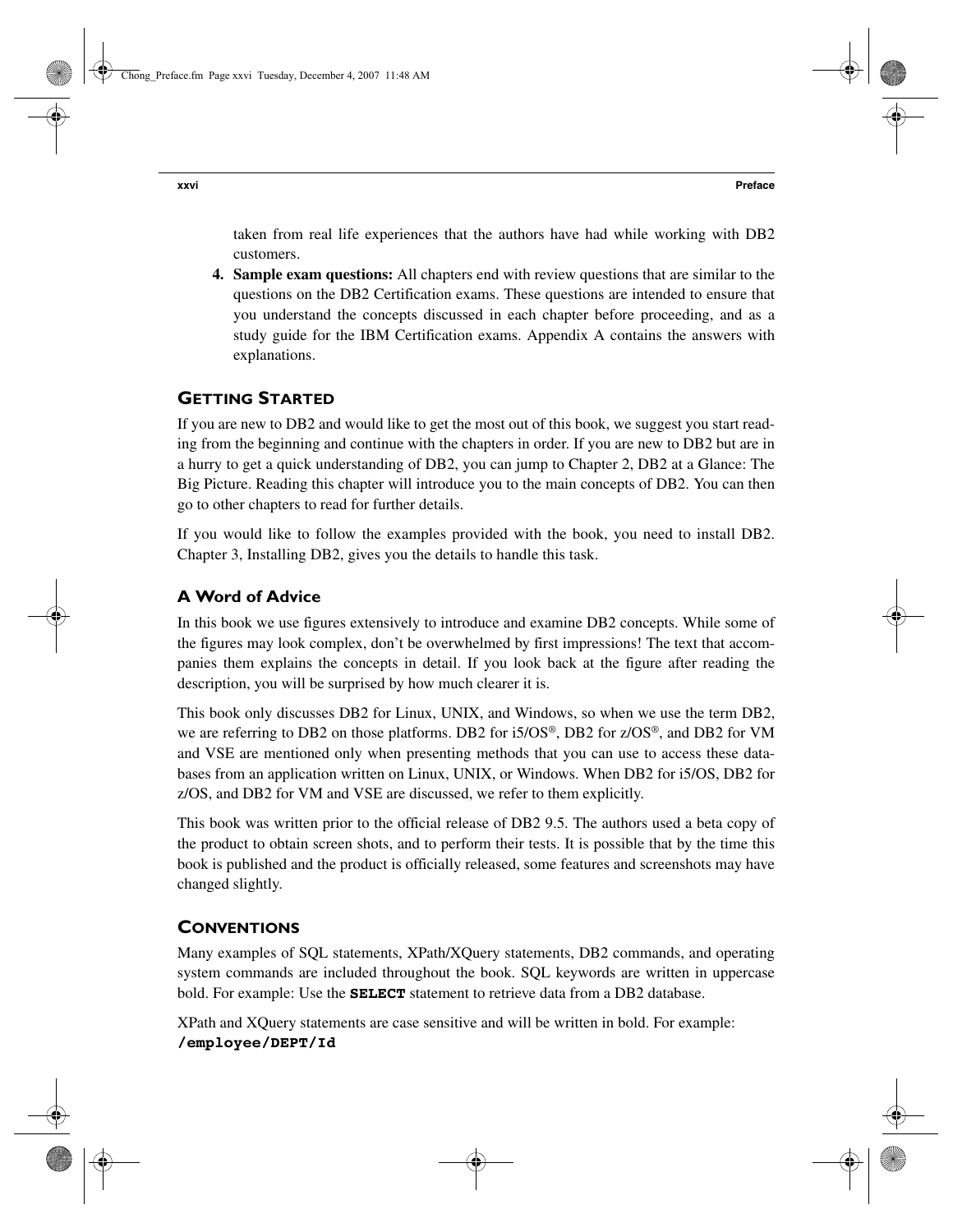#### **Preface xxvii**

DB2 commands are shown in lowercase bold. For example: The **list applications** command lists the applications connected to your databases.

You can issue many DB2 commands from the Command Line Processor (CLP) utility, which accepts the commands in both uppercase and lowercase. In the UNIX operating systems, program names are case-sensitive, so be careful to enter the program name using the proper case. For example, on UNIX, **db2** must be entered in lowercase. (See Appendix B, Use of Uppercase versus Lowercase in DB2, for a detailed discussion of this.)

Database object names used in our examples are shown in italics. For example: The *country* table has five columns.

Italics are also used for variable names in the syntax of a command or statement. If the variable name has more than one word, it is joined with an underscore. For example: **CREATE SEQUENCE** *sequence\_name*

Where a concept of a function is new in DB2 9, we signify it with the follwing icon:

# **V9**

When a concept of a function is new in DB2 9.5 we signify it with the following icon:

## **V9.5**

Note that the DB2 certification exams only include material of DB2 version 9, not version 9.5

#### **CONTACTING THE AUTHORS**

We are interested in any feedback that you have about this book. Please contact us with your opinions and inquiries at udb2book@ca.ibm.com.

Depending on the volume of inquires, we may be unable to respond to every technical question but we'll do our best. The DB2 forum at www-128.ibm.com/developerworks/forums/ dw forum.jsp?forum=291&cat=81 is another great way to get assistance from IBM employees and the DB2 user community.

## **WHAT'S NEW**

It has been a while since we've updated this book, and there have been two versions of DB2 for Linux, UNIX, and Windows in that time. This section summarizes the changes made to the book from its first edition, and highlights what's new with DB2 9 and DB2 9.5.

The core of DB2 and its functionality remains mostly the same as in previous versions; therefore, some chapters required minimal updates. On the other hand, some other chapters such as Chapter 15, The DB2 Process Model, and Chapter 16, The DB2 Memory Model, required substantial changes. Chapter 10, Mastering the DB2 pureXML Support, is a new chapter in this book and describes DB2's pureXML technology, one of the main features introduced in DB2 9.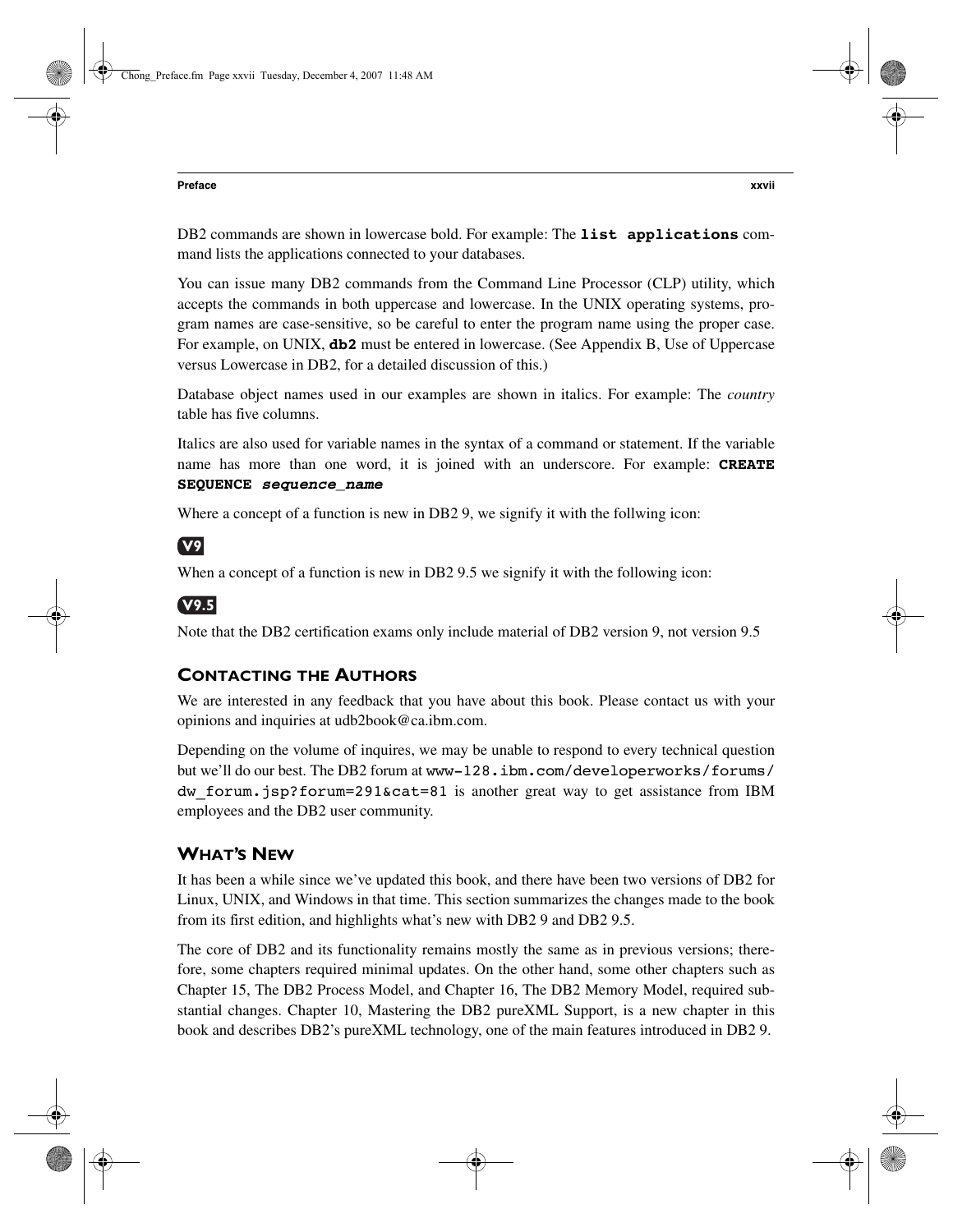We have done our best not to increase the size of the book, however this has been challenging as we have added more chapters and materials to cover new DB2 features. In some cases we have moved some material to our Web site (www.ibmpressbooks.com/title/0131580183).

There have been a lot of changes and additions to DB2 and to this edition of the book. To indicate where something has changed from the previous version of the book, or was added in DB2 9 and/or DB2 9.5, we have used the icons shown below.

# **V9 V9.5**

The following sections will briefly introduce the changes or additions in each of these new versions of DB2.

#### **DB2 9**

DB2 9 introduced a few very important features for both database administrators as well as application developers. Developers have been most interested in pureXML, DB2's introduction of a native data type and support for XML documents. This allows you to store, index, and retrieve XML documents without the need to shred them, or store them in a CLOB and do unnatural things to access specific elements in the document. In addition, you can use SQL or XQuery to access the relational and XML data in your tables. The new developer workbench is a development environment that is integrated into the eclipse framework. It helps you to build, debug, and test your applications and objects such as stored procedures and UDFs.

From the DBA's point of view, there are a number of enhancements that came in DB2 9 that made life easier. Automatic storage allows you to create paths that your databases will use, and then create table spaces in the database that will automatically grow as data is added in these table spaces. Automatic self-tuning memory provides you with a single memory-tuning knob. You can simply tell DB2 to "manage yourself" and DB2 will adjust the memory allocations based on the system configuration and the incoming workload, and it will adapt to changes in the workload automatically.

Table or range partitioning allows you to logically break up your tables for easier maintenance and faster roll in and roll out of data. This, combined with MDC and DB2's database partitioning, provides the ultimate in I/O reduction for large, data-intensive queries. Data compression automatically replaces repeated strings, which can even span multiple columns with a very small symbol, resulting in even more I/O reduction. When you add data compression on top of the data partitioning, you get much smaller databases, with much faster performance than ever before possible. In DB2 9, the compression dictionary, where the symbols and the values they replace are stored, must be built offline using the REORG tool. This dictionary is then used for subsequent inserts and updates, but it is static, meaning new repeated values are not added automatically.